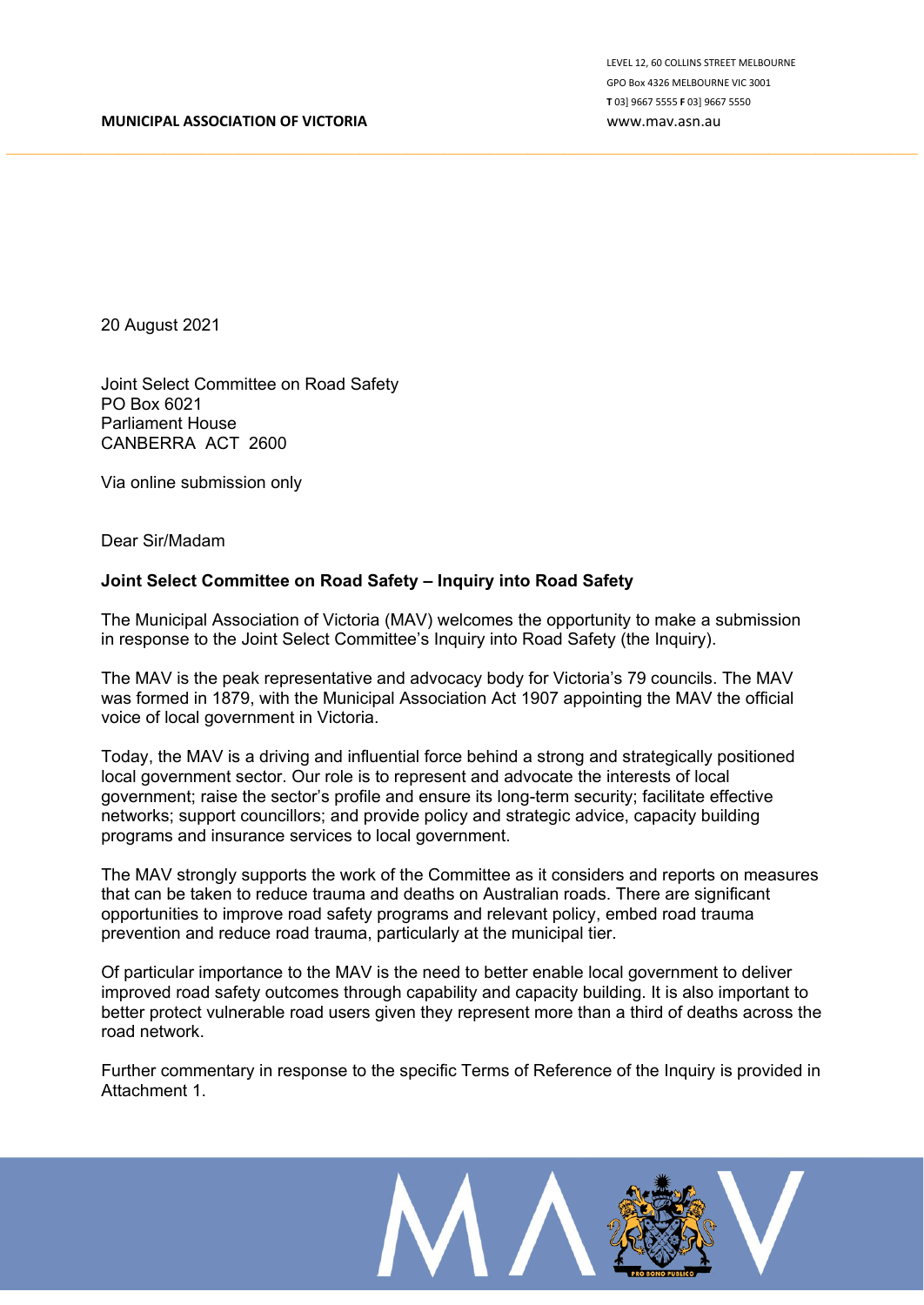Please note that while this submission aims to broadly reflect the views of local government in Victoria, it does not purport to reflect the exact views of individual councils. Furthermore, individual councils may choose to make separate submissions in response to the Inquiry.

The MAV remains committed to continuing to liaise with the Joint Select Committee on Road Safety and other key stakeholders about council issues and concerns in relation to this critical policy area.

Should you have any queries about this submission, please contact Emma Lake, Manager Infrastructure and Community Strengthening via email [\(elake@mav.asn.au\)](mailto:elake@mav.asn.au).

Yours sincerely

K hang

Kerry Thompson Chief Executive Officer Municipal Association of Victoria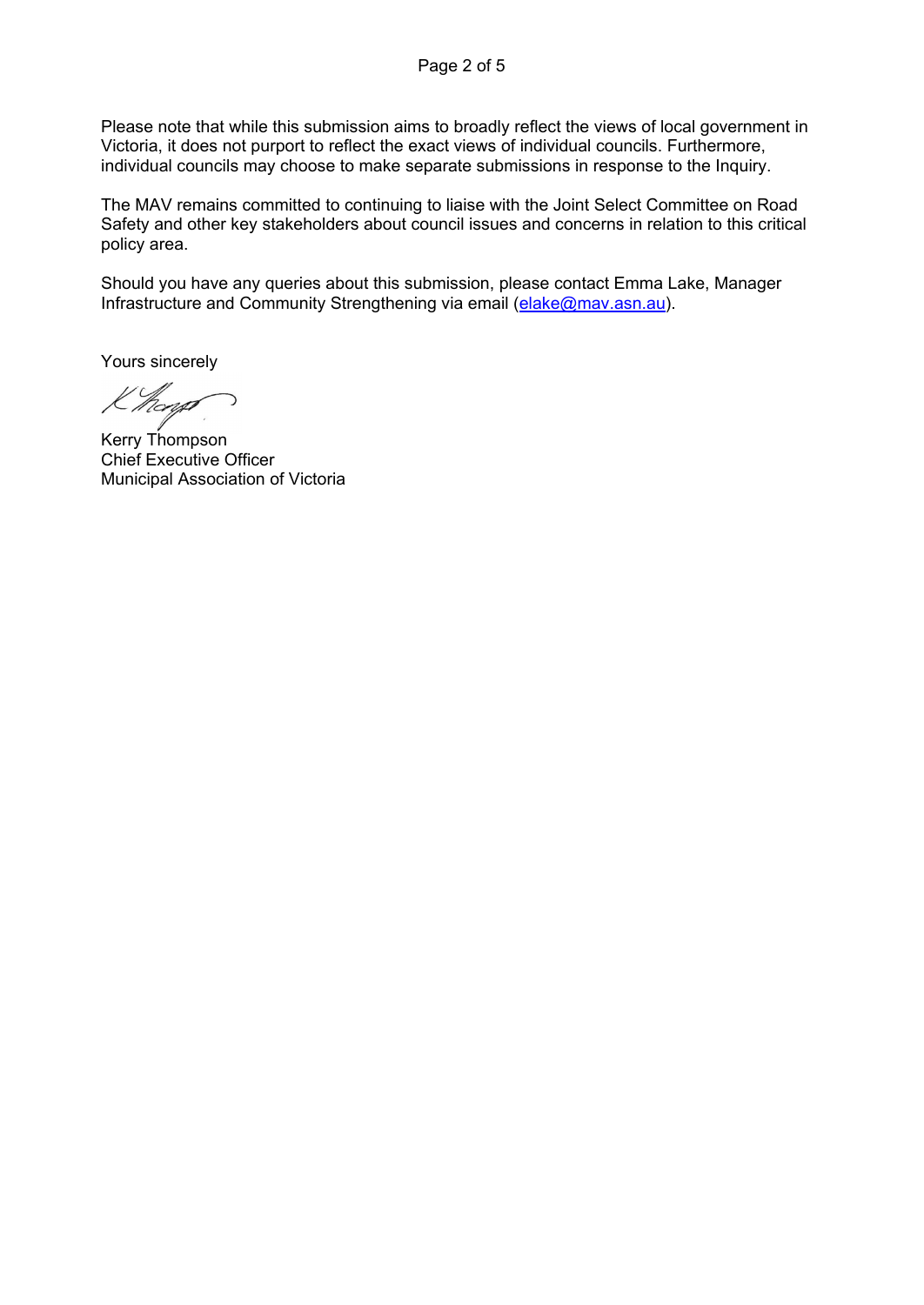# **Attachment 1 – MAV Submission in response to the specific Terms of Reference of the Inquiry into Road Safety**

# **Measures to support the Australian Parliament's ongoing resolve to eliminate road crash fatal and serious injuries with a focus on ways to achieving Vision Zero by 2050**

#### Enhance the capacity of local government

Victorian councils are responsible for 87 per cent of the state's road network. Councils play an important role in managing and maintaining safe, quality local networks, as well as establishing appropriate localised speed limits in conjunction with the Victorian Government.

The importance of well-supported councils to deliver on these responsibilities, which includes proper funding to deliver road safety programs, cannot be underestimated. National funding programs such as the blackspot program, road safety and infrastructure grants and other national road funding streams are all critical in this regard.

A commitment to enhancing these capacity-building programs is crucial, and of even greater importance in Victoria where councils have been operating under rate caps since 1 July 2016, compromising their ability to deliver safer roads due to a limited ability to raise revenue.

## **The effectiveness of existing road safety programs across Australia; opportunities to improve them and encourage broader take-up of effective approaches**

## Encourage local road safety decision-making and program delivery

The MAV believes good road safety outcomes are more likely to be achieved when councils, as road managers and crucial road safety partners, have more autonomy to deliver better local outcomes. Local government is the tier of government closest to communities. It is arguably more agile and responsive to local needs and is able to test and trial innovative road safety initiatives quickly.

The Committee should pay particular attention to measures that empower councils to support improved road safety and manage the nuances of local streets and roads. Fewer time-limited grants, and an increase in ongoing core local roads funding streams will be more sustainable and the most successful enabler for local government to deliver improved outcomes.

The MAV notes speed management is identified is a significant factor in delivery of improved outcomes in both the State and Commonwealth Road Safety Strategies. In Victoria, the State Government sets speed limits and speed zones within statutory guidelines. Where a speed limit change on a local road has been considered by a council to be necessary, traditionally the council must seek authorisation from VicRoads (Department of Transport) to make that change. The MAV notes recent progress made through the Department to streamline approvals and encourages a further broadening and rollout of this approach. The Committee should take into consideration the excellent community outcomes associated with this more efficient approach.

Councils need to be better supported to make independent, local decisions on speed limits in the best interests of their communities, without unnecessary external authorisations.

## **Opportunities for government policy in health, education, industry, transport and other areas to contribute to road trauma elimination, integrating Safe System principles**

The MAV supports a holistic approach to road safety. The integration of safe system principles into relevant policy and program development is a key feature of this approach

#### Support active transport

Everyone should be able to safely walk and ride whether for leisure, completing errands or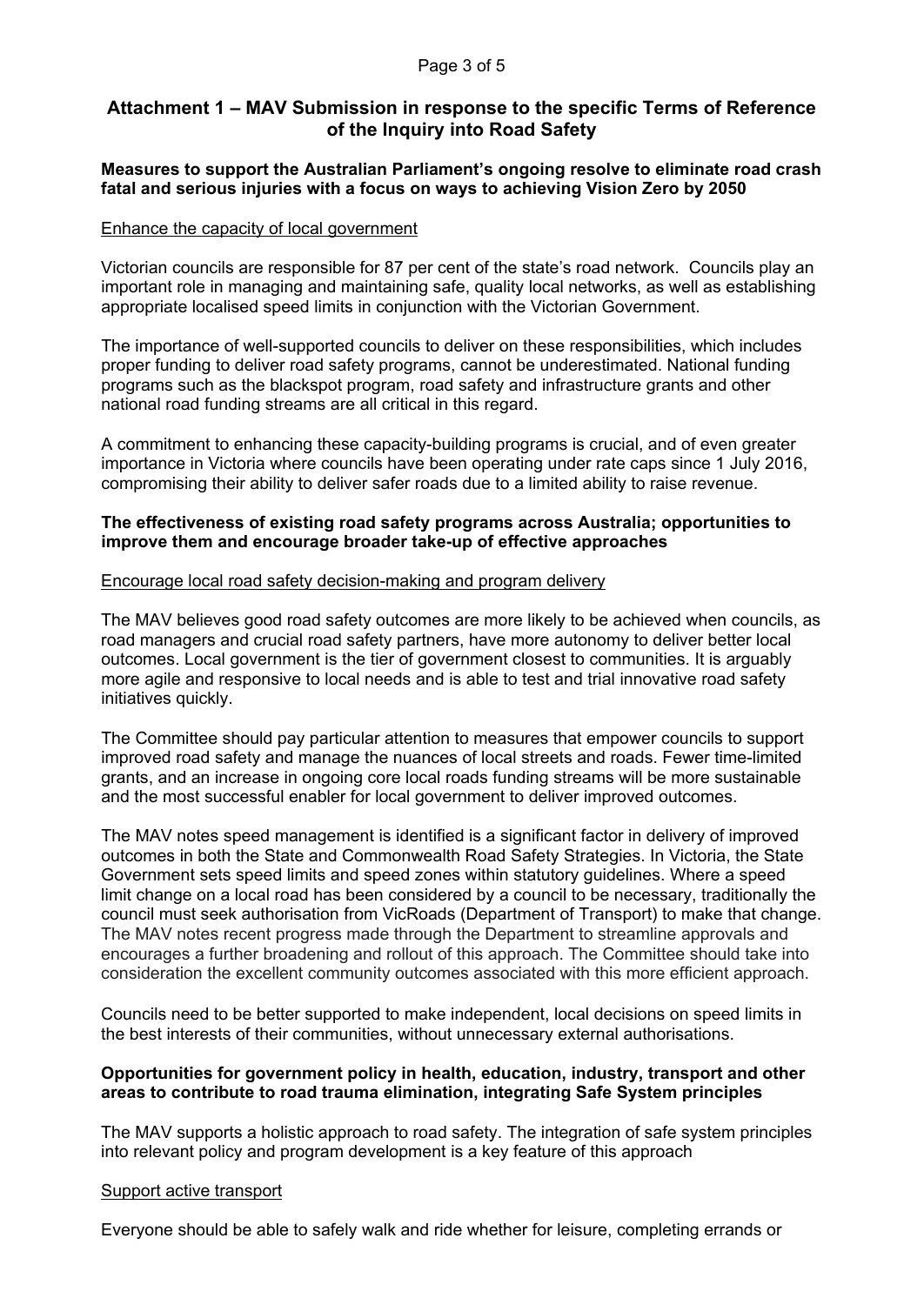commuting. Many people don't yet have access to adequate footpaths and bike lanes that make walking and riding easy, safe and enjoyable. Local government should be empowered through sustainable funding to deliver safer walking and bike riding infrastructure.

Benefits of updated policy settings and investment in locally implemented infrastructure improvements would result in:

- construction job creation stronger employment outcomes than road or rail construction
- support for local economic development, including local shopping and regional tourism
- dispersed benefits across both metropolitan and regional areas low cost and local
- reduced overcrowding on public transport in urban areas
- reduced car congestion on roads
- significant physical and mental health benefits
- strong community support VicHealth research indicates 67 per cent support for increased walking funding

## Protect vulnerable road users

The MAV has been working in partnership with a range of organisations to improve road safety for vulnerable road users as described in the [joint consensus statement.](https://www.heartfoundation.org.au/getmedia/002dc14f-305d-48d4-86a5-5c3b0ee8cd83/Final-walking-and-bike-riding-consensus-statement-12-March-21_1.pdf)

The MAV recommends the Committee pays careful attention to the needs of vulnerable (older people and children) and unprotected (cyclists, pedestrians, and motorcyclists) road users. They account for more than one third of deaths across the road network according to the Commonwealth's Office of Road Safety.

## Implement a movement and place approach

The MAV strongly urges the Committee to consider the important role of the movement and place planning approach to meet the needs of all communities when it comes to the transport network. This approach recognises that the network performs two functions, (1) movement of people and goods and (2) often serving as a place, or destination in and of itself.

Considering movement, place, safety and environmental outcomes in holistic manner is crucial when making decisions to better support road safety.

# Implement a Safe System approach and encourage emerging technologies

The MAV is aware of many Victorian councils applying a Safe System approach in their transport network engineering responses to road safety concerns. We encourage the Inquiry to consider highlighting case studies and the benefits of this approach.

The Committee should also consider the role that emerging technologies can play in improved road safety outcomes. There is an urgent need to ensure new vehicle design standards require that manufacturers and importers use the most up-to-date technology in their vehicles to ensure all road users are as protected as they can be.

#### Deliver education to drivers and school-aged children

There is an opportunity to better educate car and truck drivers on how to support the safety of these road users, on and around roads. This is supported by recent Victoria Walks research conducted by the Monash University Accident Research Centre, which found the driver was offending in almost half of all crashes.

There are also opportunities for councils to be funded to work with and educate local school communities to build healthy and safe travel patterns from an early age.